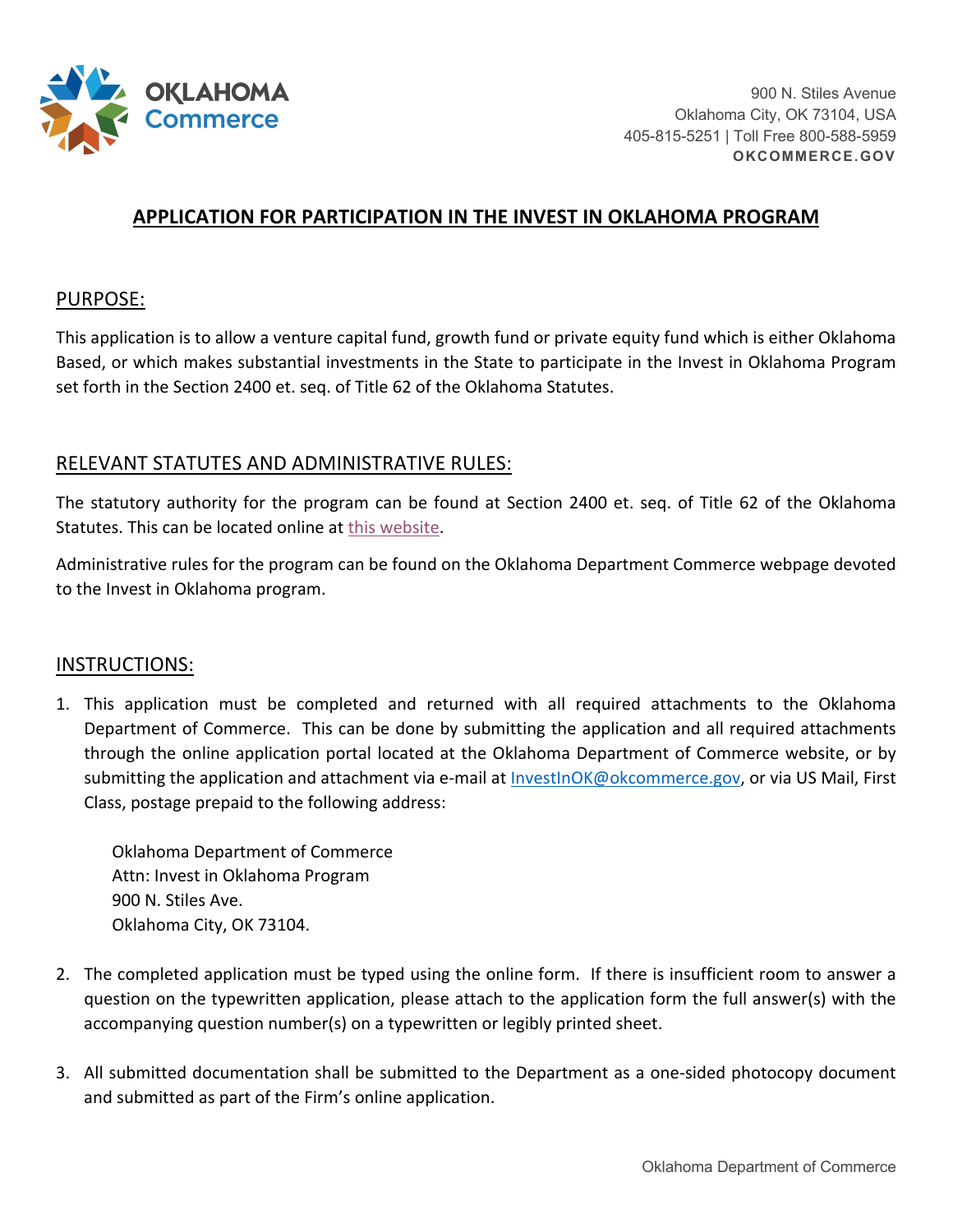- 4. Once the information has been submitted, it will be reviewed by a Commerce associate who will approve or deny the application and notify the applicant of the status within a reasonable time.
- 5. If there are any questions about the application, an associate may contact the person who completed the application using the information contained within the application. If you have any questions, please contact the Department by e-mail at [InvestInOK@OKCommerce.gov](mailto:InvestInOK@OKCommerce.gov) or by asking to speak with an associate at (405) 815-6552.

## APPLICATION

- 1. Contact information for the person completing this form (name/ e-mail address/phone number):
- 2. Job title of person completing the form: 3. Firm legal name: 4. Firm D/B/A Name:
- 5. Please describe the Firm's overall investment objective(s) and industry focus(es):

 Application for participation Invest in Oklahoma Page **2** of **10**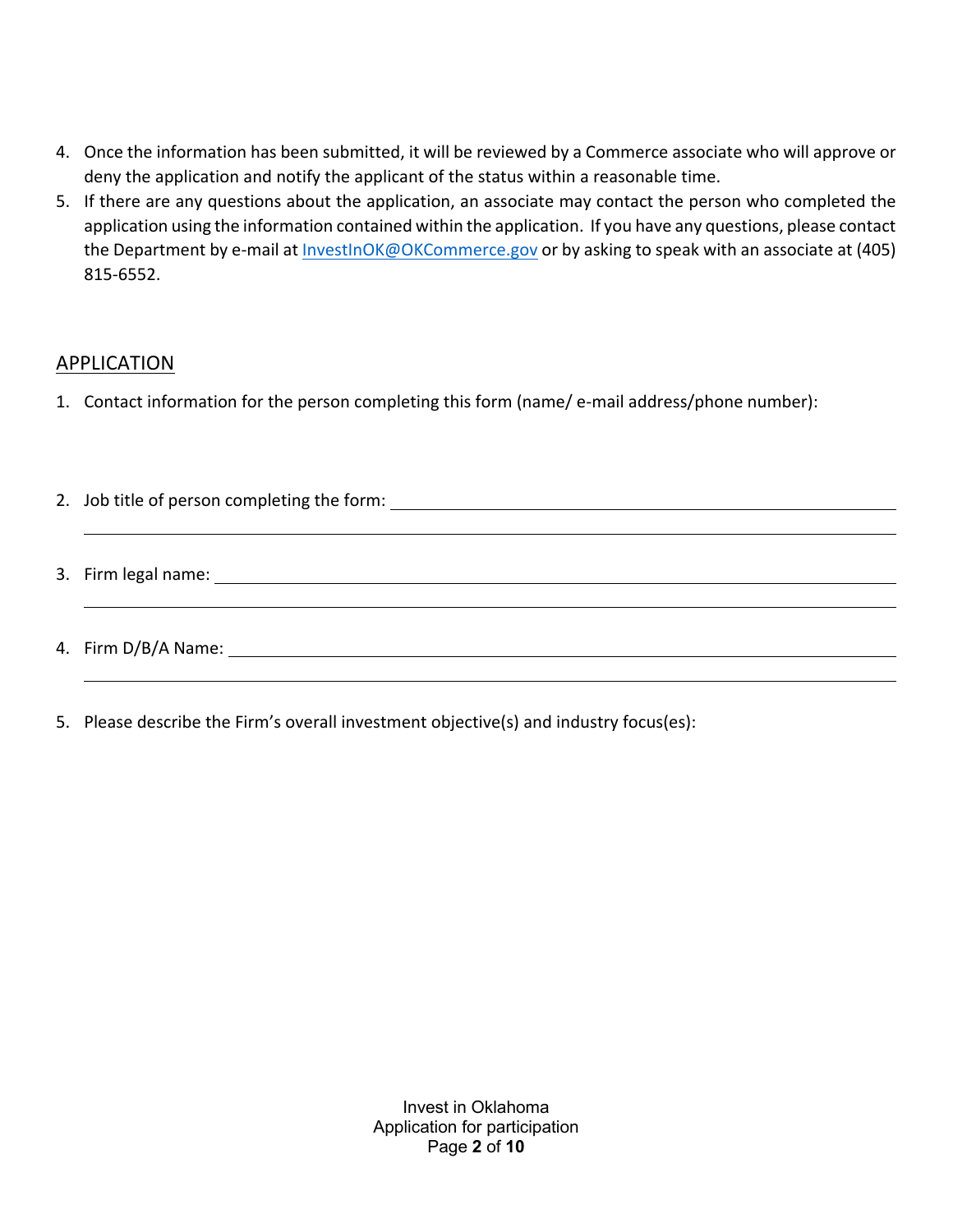| 6. Is the Firm "Oklahoma Based"?<br>Yes<br>No                                                                                                                                                                                                                                                                                                         |
|-------------------------------------------------------------------------------------------------------------------------------------------------------------------------------------------------------------------------------------------------------------------------------------------------------------------------------------------------------|
| If yes:                                                                                                                                                                                                                                                                                                                                               |
|                                                                                                                                                                                                                                                                                                                                                       |
| and the control of the control of the control of the control of the control of the control of the control of the<br>,我们也不会有什么。""我们的人,我们也不会有什么?""我们的人,我们也不会有什么?""我们的人,我们也不会有什么?""我们的人,我们也不会有什么?""我们的人                                                                                                                                                  |
| 7. If the answer to the previous question is "no", has the Firm invested at least One Million Dollars (\$1,000,000)<br>in Oklahoma Based businesses within the three years prior to completing the application?<br>Yes<br>No<br>(Note: If the answer to questions six and seven are "no", the Firm will not qualify for participation in the program) |
| ATTACHMENT 1: If the answer to the previous question is "yes", please attach proof of investment of at least<br>one million dollars (\$1,000,000) in Oklahoma Based businesses to this application as "Attachment A".                                                                                                                                 |
|                                                                                                                                                                                                                                                                                                                                                       |
| 9. Firm Federal Employer Identification Number (FEIN): _________________________                                                                                                                                                                                                                                                                      |
|                                                                                                                                                                                                                                                                                                                                                       |
| 11. How long has the Firm been continuously active prior to this application?                                                                                                                                                                                                                                                                         |
| 12. How many investors does the Firm currently have?                                                                                                                                                                                                                                                                                                  |
| 13. Is this Firm required to be registered with the Federal Securities and Exchange Commission (SEC)?                                                                                                                                                                                                                                                 |
| Yes<br>No                                                                                                                                                                                                                                                                                                                                             |

Invest in Oklahoma Application for participation Page **3** of **10**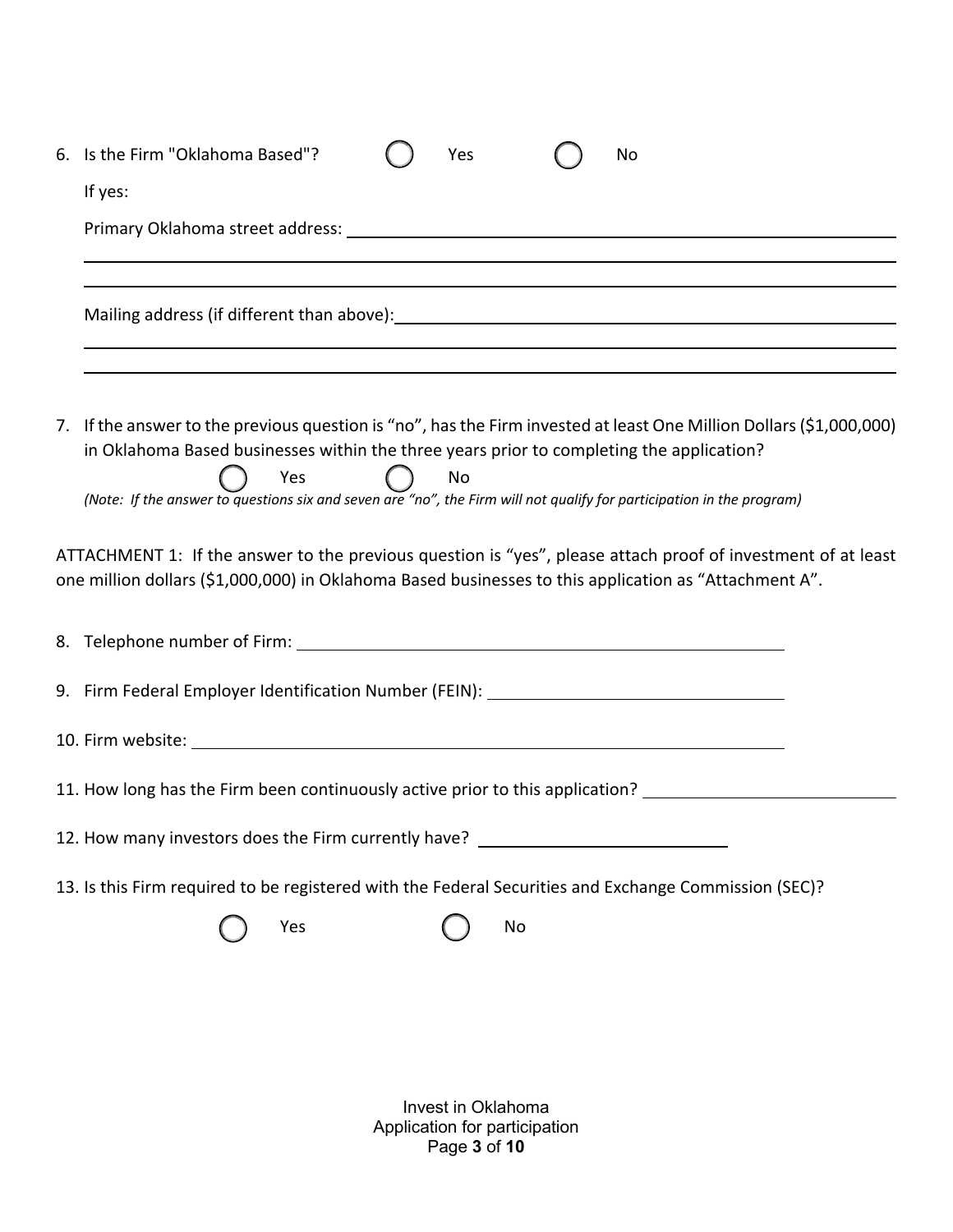14. If the answer to the previous question is "no", please explain why the Firm is not required to be registered with the SEC including all citations to exemptions or other legal reasons why the Firm is not required to be registered with the SEC as appropriate

15. If the answer to question 13 is "yes", is the Firm registered and in good standing with the SEC?

 $\bigcap$  Yes  $\bigcap$  No  $\bigcap$  N/A

ATTACHMENT 2: If the answer to the previous question is "Yes", please attach documentation of such to your application as "Attachment 2" indicating that the firm is registered and in good standing with the SEC. This documentation may include, but is not necessarily limited to, an SEC form ADV or other appropriate documentation.

16. Is the Firm required to be registered with the Oklahoma Department of Securities (ODOS) or the Oklahoma Securities Commission (OSC)?



17. If the answer to the previous question is "no" please explain why the Firm is not required to be registered with the ODOS/OSC including all citations to exemptions or other legal reasons why the Firm is not required to be registered as appropriate.

|  |     |            |                    |                               |     | 18. If the answer to question 16 is "yes", is the Firm registered and in good standing with ODOS/OSC? |
|--|-----|------------|--------------------|-------------------------------|-----|-------------------------------------------------------------------------------------------------------|
|  | Yes | $\bigcirc$ | <b>No</b>          |                               | N/A |                                                                                                       |
|  |     |            | Invest in Oklahoma | Application for participation |     |                                                                                                       |
|  |     |            | Page 4 of 10       |                               |     |                                                                                                       |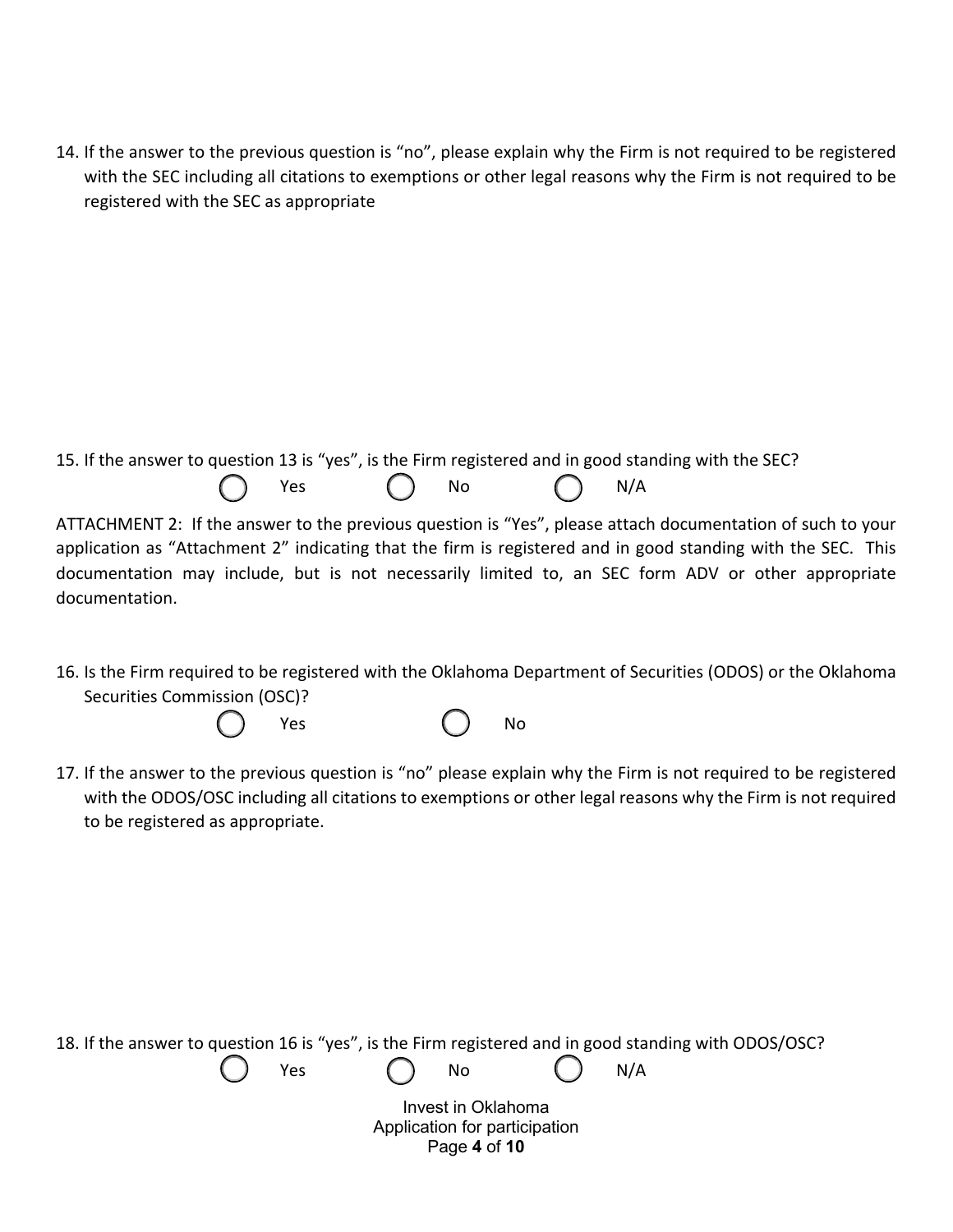ATTACHMENT 3: If the answer to the question above is "yes", please provide documentation indicating the Firm is registered and in good standing with ODOS/OSC as "Attachment 3"

19. Is the Firm in good standing with all taxing and regulatory bodies in the United States?

| _<br><b>Yes</b> | No |
|-----------------|----|
|-----------------|----|

If the answer to this question is no, please briefly explain:

20. Please identify the name and title of all Principals associated with the Firm that have investment decision making authority *(attach additional sheets as necessary)*:

| Principal 2: Name: Name: Name: Name: Name: Name: Name: Name: Name: Name: Name: Name: Name: Name: Name: Name: Name: Name: Name: Name: Name: Name: Name: Name: Name: Name: Name: Name: Name: Name: Name: Name: Name: Name: Name: |
|--------------------------------------------------------------------------------------------------------------------------------------------------------------------------------------------------------------------------------|
|                                                                                                                                                                                                                                |
|                                                                                                                                                                                                                                |
|                                                                                                                                                                                                                                |
|                                                                                                                                                                                                                                |
|                                                                                                                                                                                                                                |
|                                                                                                                                                                                                                                |
|                                                                                                                                                                                                                                |

ATTACHMENT 4: Attach resumes or other similar brief document detailing the educational background and employment experience relating to institutional investment, executive level management and investment of all principals with the Firm that have investment decision making authority and submit with your application as "Attachment 4".

> Application for participation Invest in Oklahoma Page **5** of **10**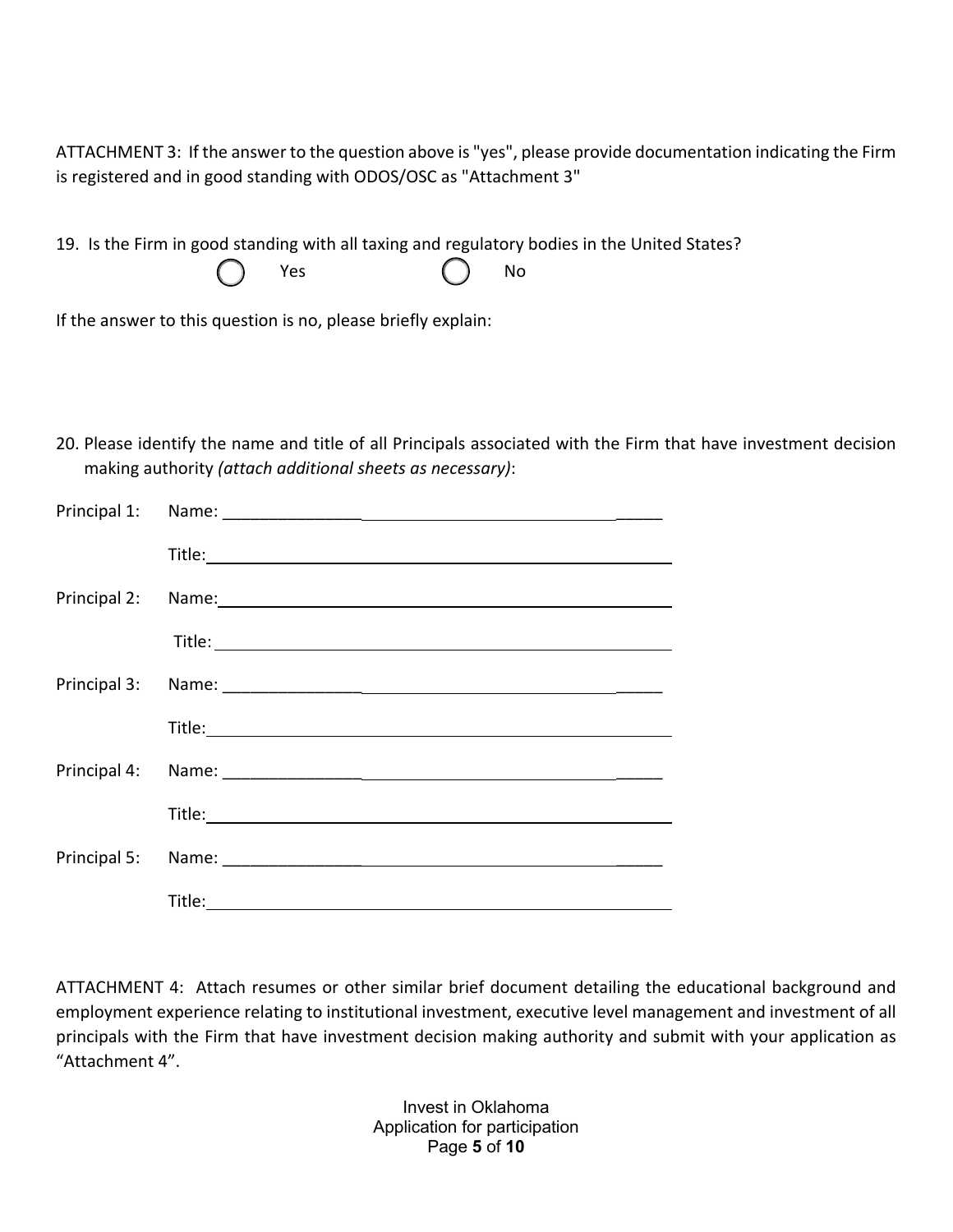21. Have any of the principals associated with the Firm who have investment decision making authority ever been convicted of or received a deferred sentence for a felony offense or for a misdemeanor offense involving a financial related crime?



22. Please identify each Fund that the Firm currently manages and provide information as requested *(attach additional sheets as necessary)*:

|                          | Private Equity/Growth |  | Venture Capital |  |  |
|--------------------------|-----------------------|--|-----------------|--|--|
| <b>Investment Focus:</b> |                       |  |                 |  |  |
|                          |                       |  |                 |  |  |
|                          |                       |  |                 |  |  |

Identity of Principals with investment decision making authority over the fund:

|                          | Current annual internal rate of return for the fund: |                 |
|--------------------------|------------------------------------------------------|-----------------|
|                          |                                                      |                 |
| Fund 2:                  |                                                      |                 |
| Name of Fund:            |                                                      |                 |
|                          |                                                      |                 |
| Type of Fund:            | Private Equity/Growth                                | Venture Capital |
| <b>Investment Focus:</b> |                                                      |                 |
|                          |                                                      |                 |

Identity of Principals with investment decision making authority over the fund:

Current annual internal rate of return for the fund since inception:

 Application for participation Invest in Oklahoma Page **6** of **10**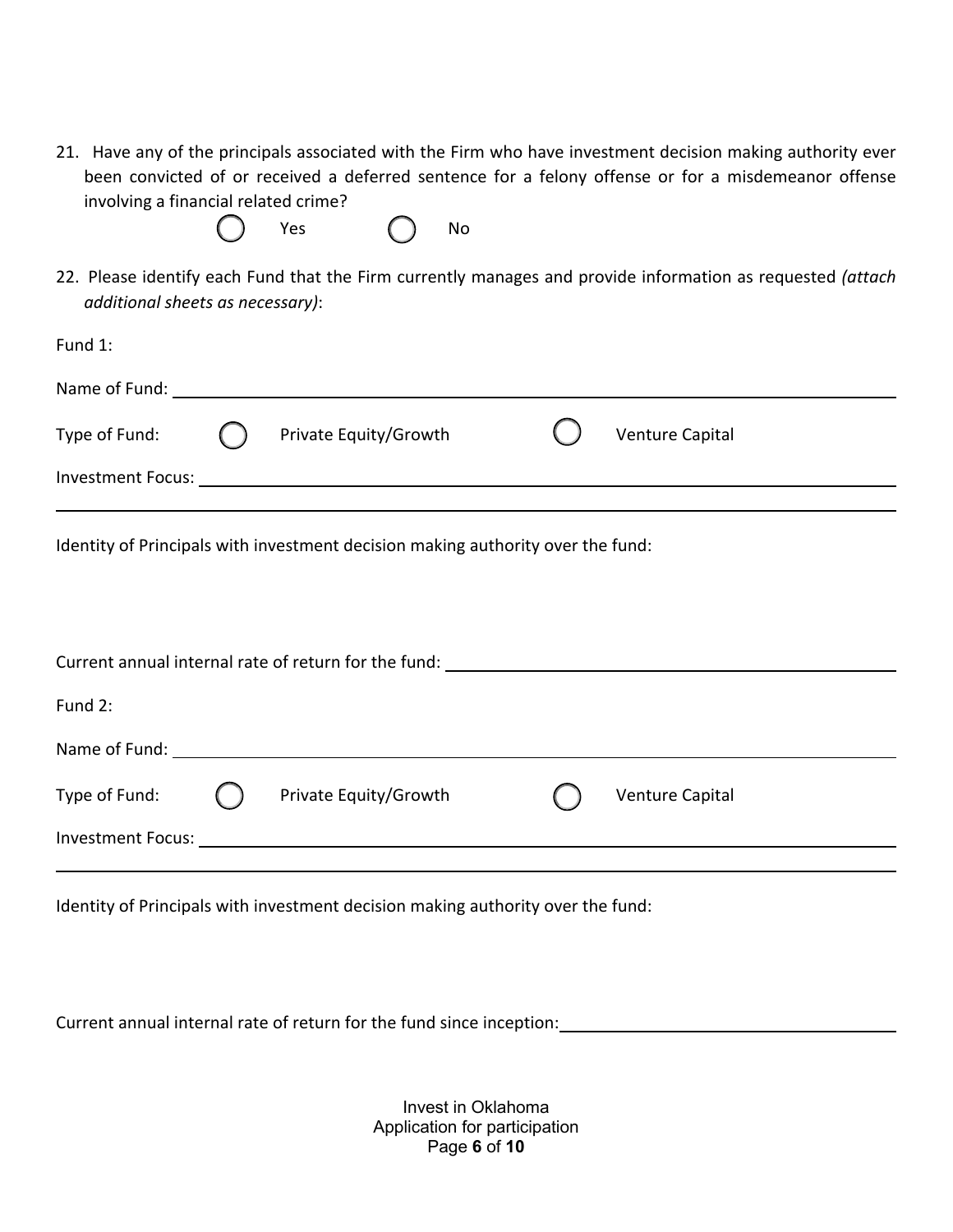| Fund 3:       |                                                                                 |  |                                                                                                      |
|---------------|---------------------------------------------------------------------------------|--|------------------------------------------------------------------------------------------------------|
|               |                                                                                 |  |                                                                                                      |
| Type of Fund: | Private Equity/Growth                                                           |  | Venture Capital                                                                                      |
|               |                                                                                 |  |                                                                                                      |
|               | Identity of Principals with investment decision making authority over the fund: |  |                                                                                                      |
|               |                                                                                 |  | Current annual internal rate of return for the fund since inception: _______________________________ |
| Fund 4:       |                                                                                 |  |                                                                                                      |
|               |                                                                                 |  |                                                                                                      |
| Type of Fund: | Private Equity/Growth                                                           |  | Venture Capital                                                                                      |
|               |                                                                                 |  |                                                                                                      |
|               | Identity of Principals with investment decision making authority over the fund: |  |                                                                                                      |

Current annual internal rate of return for the fund since inception:

 Application for participation Invest in Oklahoma Page **7** of **10**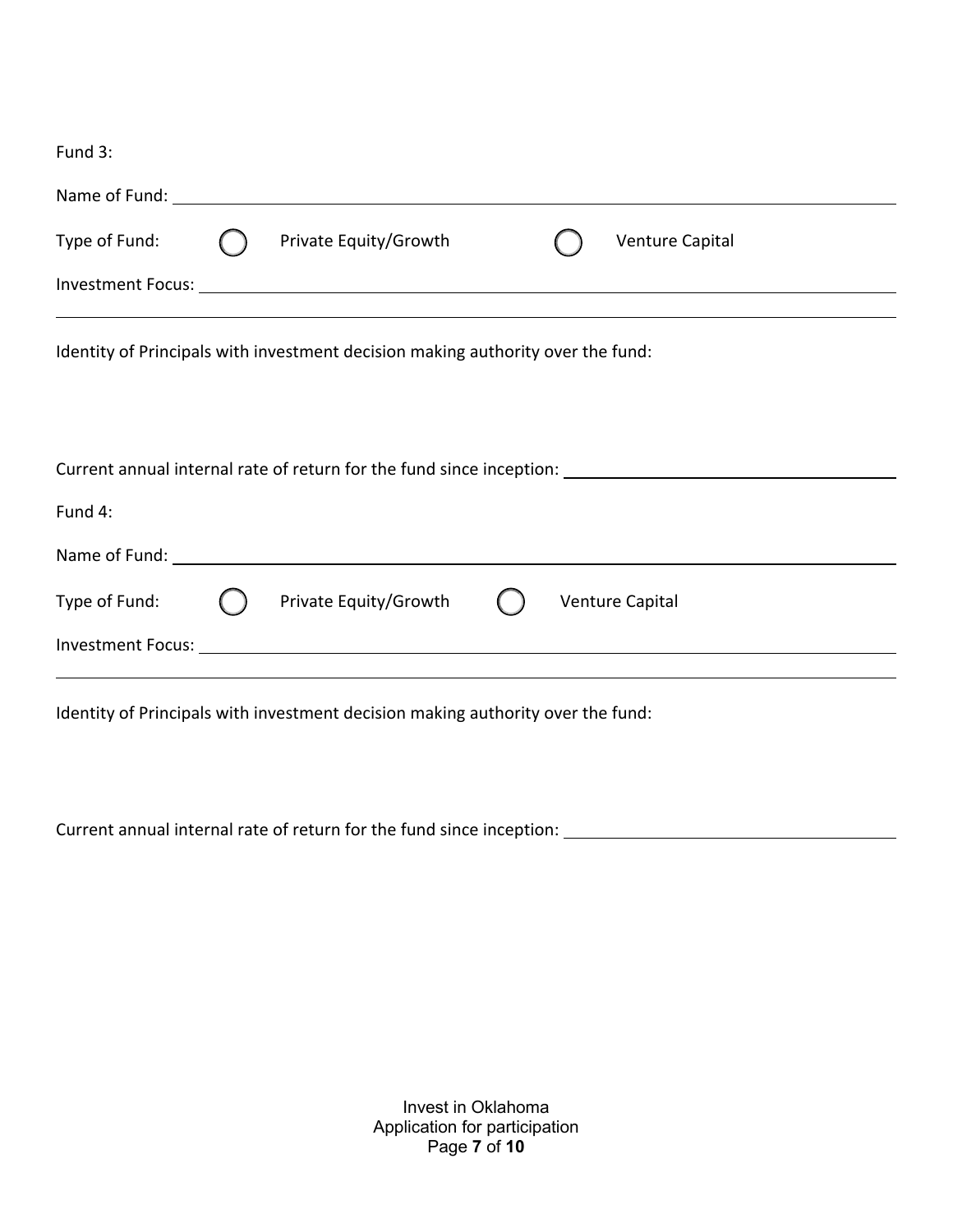| Fund 5:                                                                                                                                                                                                                        |                       |                                                                     |                                                                                                                                                                                                                        |
|--------------------------------------------------------------------------------------------------------------------------------------------------------------------------------------------------------------------------------|-----------------------|---------------------------------------------------------------------|------------------------------------------------------------------------------------------------------------------------------------------------------------------------------------------------------------------------|
| Name of Fund: 1997 and 1997 and 1997 and 1997 and 1997 and 1997 and 1997 and 1997 and 1997 and 1997 and 1997 and 1997 and 1997 and 1997 and 1997 and 1997 and 1997 and 1997 and 1997 and 1997 and 1997 and 1997 and 1997 and 1 |                       |                                                                     |                                                                                                                                                                                                                        |
| Type of Fund:                                                                                                                                                                                                                  | Private Equity/Growth |                                                                     | Venture Capital                                                                                                                                                                                                        |
|                                                                                                                                                                                                                                |                       |                                                                     |                                                                                                                                                                                                                        |
| Identity of Principals with investment decision making authority over the fund:                                                                                                                                                |                       |                                                                     |                                                                                                                                                                                                                        |
|                                                                                                                                                                                                                                |                       |                                                                     |                                                                                                                                                                                                                        |
|                                                                                                                                                                                                                                |                       |                                                                     | ATTACHMENT 5: Please attach brief documentation indicating the internal rate of return, including realized and<br>unrealized gains, for the Funds listed above since the Firm's inception and label as "Attachment 5". |
| application?                                                                                                                                                                                                                   | Yes                   | No                                                                  | 23. Does the Firm have at least Five Million Dollars (\$5,000,000) under management over the last year prior to                                                                                                        |
|                                                                                                                                                                                                                                |                       |                                                                     | ATTACHMENT 6: Please attach brief documentation establishing that the Firm has at least Five Million<br>Dollars (\$5,000,000) under management over the last year prior to application and label as "Attachment 6".    |
|                                                                                                                                                                                                                                |                       |                                                                     |                                                                                                                                                                                                                        |
|                                                                                                                                                                                                                                |                       |                                                                     |                                                                                                                                                                                                                        |
| 25. Does the Firm charge 2.5% or less of its capital as a management fee?                                                                                                                                                      | Yes                   | No                                                                  |                                                                                                                                                                                                                        |
| 26. Does the Firm collect less than thirty percent (30%) of carried interest?                                                                                                                                                  | Yes                   | No                                                                  |                                                                                                                                                                                                                        |
| 27. Is the Firm registered and in good standing with the Oklahoma Secretary of State's Office?                                                                                                                                 | Yes                   | No                                                                  |                                                                                                                                                                                                                        |
|                                                                                                                                                                                                                                |                       | Invest in Oklahoma<br>Application for participation<br>Page 8 of 10 |                                                                                                                                                                                                                        |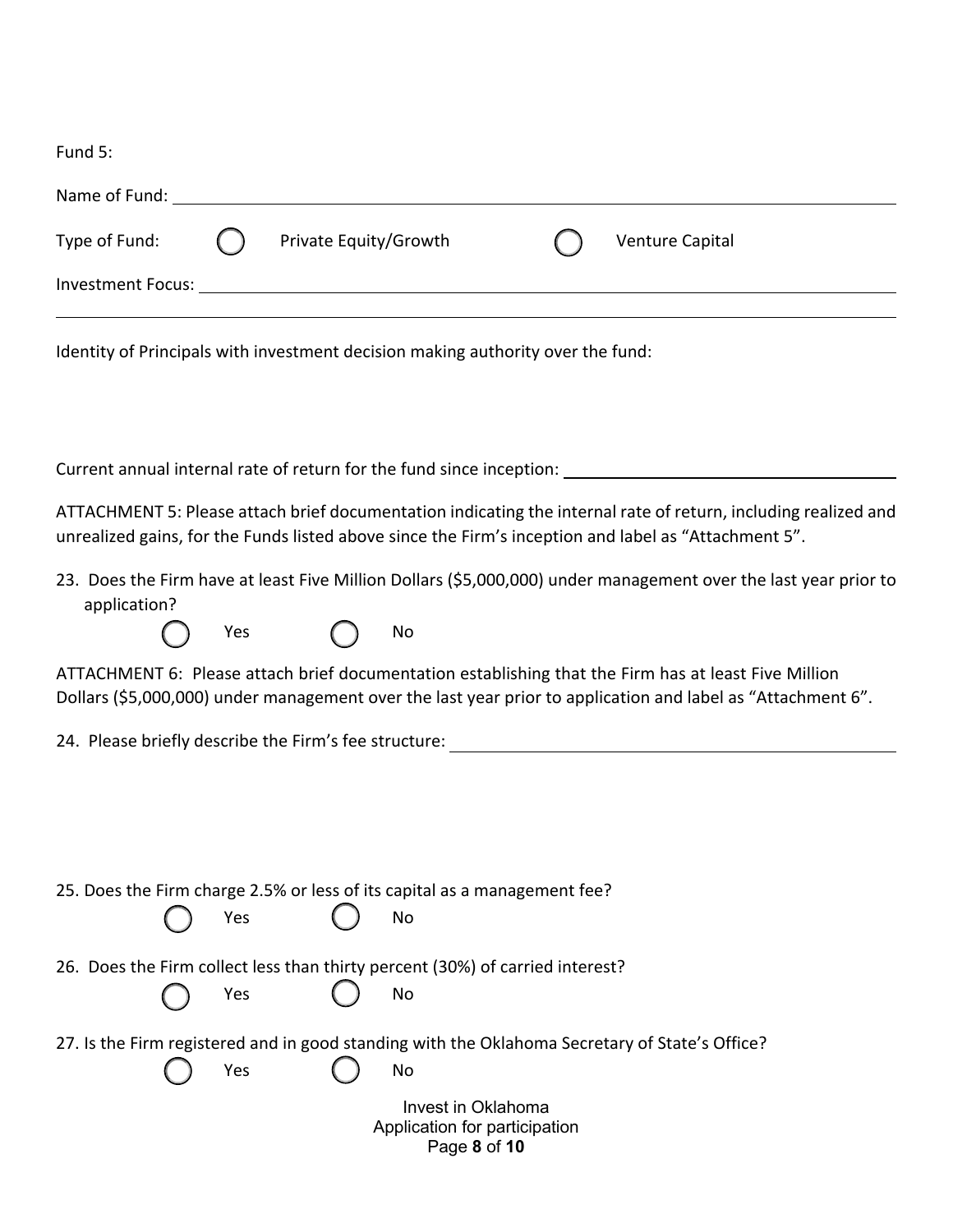28. Please describe the Firm's risk appetite and risk control measures utilized by the Firm.

29. Please identify the amount of the Firm's net tangible assets:

30. Briefly describe the Firm's use of leverage:

31. Does the Firm use any written marketing materials, other than a website, to attract investment to funds managed by the Firm?



ATTACHMENT 7: If the answer to the previous question is "yes", please attach any marketing materials the Firm uses to attract investment to your application.

32. Do you agree, on behalf of the Firm, to invest at least ten percent (10%) of any investment funding received from a Public Entity into Oklahoma Based businesses?

Yes ( ) No

 Application for participation Invest in Oklahoma Page **9** of **10**